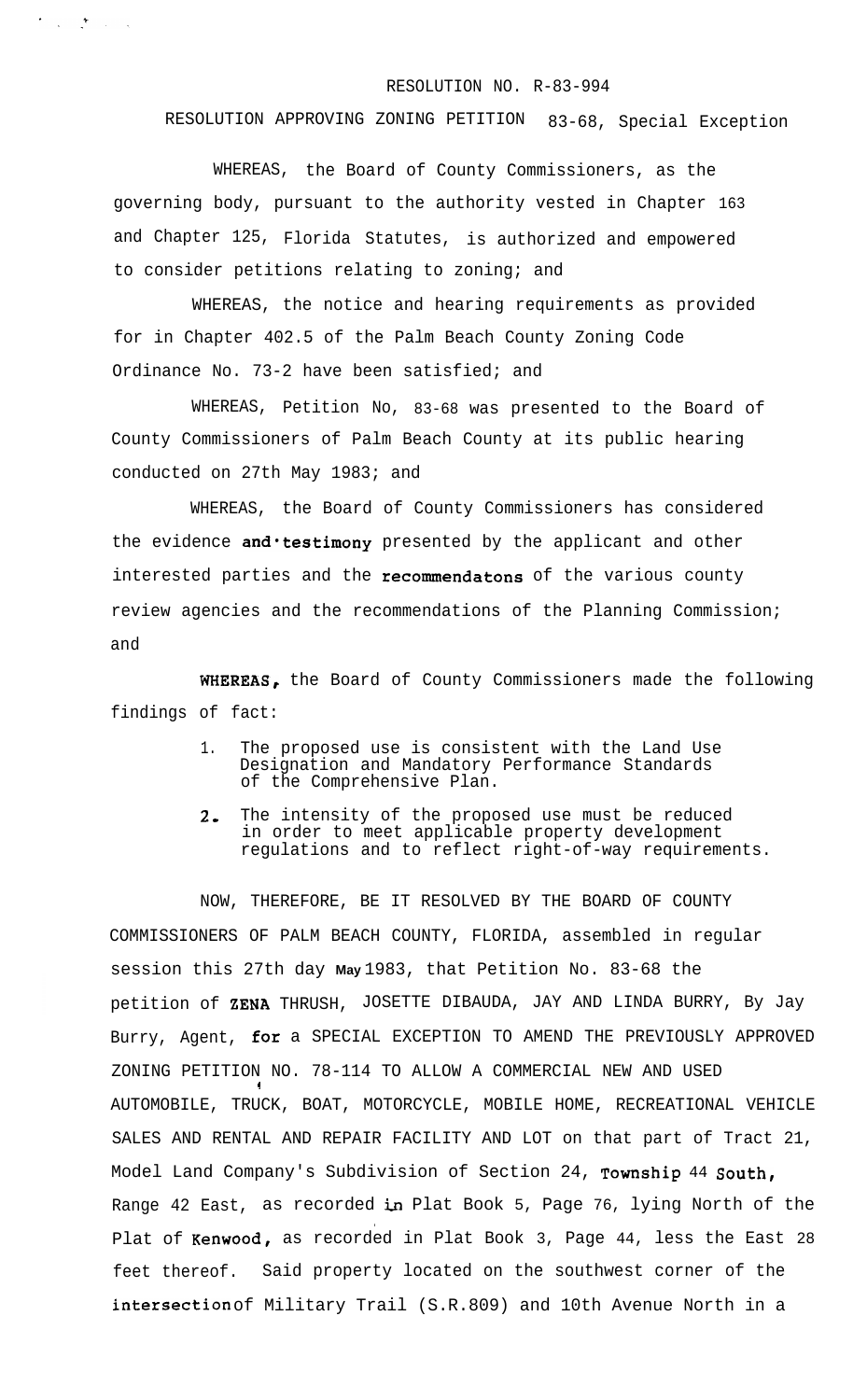CG-General Commercial District was approved as advertised subject to the following conditions:

-a

t- \* \* \* \*

- 1. The property owner shall convey to Palm Beach County within 90 days of approval 54 feet from centerline for the ultimate right-of-way for 10th Avenue North, approximately an additional 14 feet of right-of-way.
- $2<sub>1</sub>$ The property owner shall reserve for future dedication to Palm Beach County, an additional 22 feet (76 feet from centerline), for the "Special Intersections" per Palm Beach County's Thoroughfare Right-of-Way Protection Map, The petitioner shall enter into a removal agreement with the county to provide for removal of anything placed within the reserved right-of-way and agrees to limit compensation for the taking of the ultimate right-of-way to the value of the unimproved land only.
- 3. The developer shall contribute One Thousand Four Hundred and Thirteen Dollars (\$1,413.00) toward the cost of meeting this project's direct and identifiable impact, to be paid at the time of the building permit.
- 4. The development shall retain onsite 85% of the stormwater runoff generated by a three (3) year storm per requirements of the Permit Section, Land Development Division and shall obtain positive outfall prior to the issuance of building permits.
- 5. The proposed site plan shall be amended prior to site plan certification to reflect ultimate rights-of-way and applicable property development regulations.
- 6, Only toilets and accessory lavatories may be connected to, the proposed septic system. The developer shall insure that petroleum products, solvents, and other chemicals are disposed of in accordance with applicable environmental regulations.
- 7. The developer shall take reasonable precautions during the development of this property to insure that fugitive particulates (dust particles) from this project do not become a nuisance to neighboring properties.
- 8. The developer shall take necessary measures during the development of this property to prevent pollutant runoff to neighboring and nearby surface waters,

Commissioner Bailey , moved for approval of the petition. The motion was seconded by Commissioner Wilken and upon being put to a vote, the vote was as follows:

t

| Peggy E. Evatt, Chairman    | $---$ AYE |
|-----------------------------|-----------|
| Ken Spillias, vice Chairman | -- ABSENT |
| Dennis P. Koehler, Member   | -- ABSENT |
| Dorothy Wilken, Member      | $- AYF$   |
| Bill Bailey, Member         | $- AYF$   |

The foregoing resolution was declared duly passed and adopted this  $30th$  day of August , 1983, confirming action of 27th May 1983,